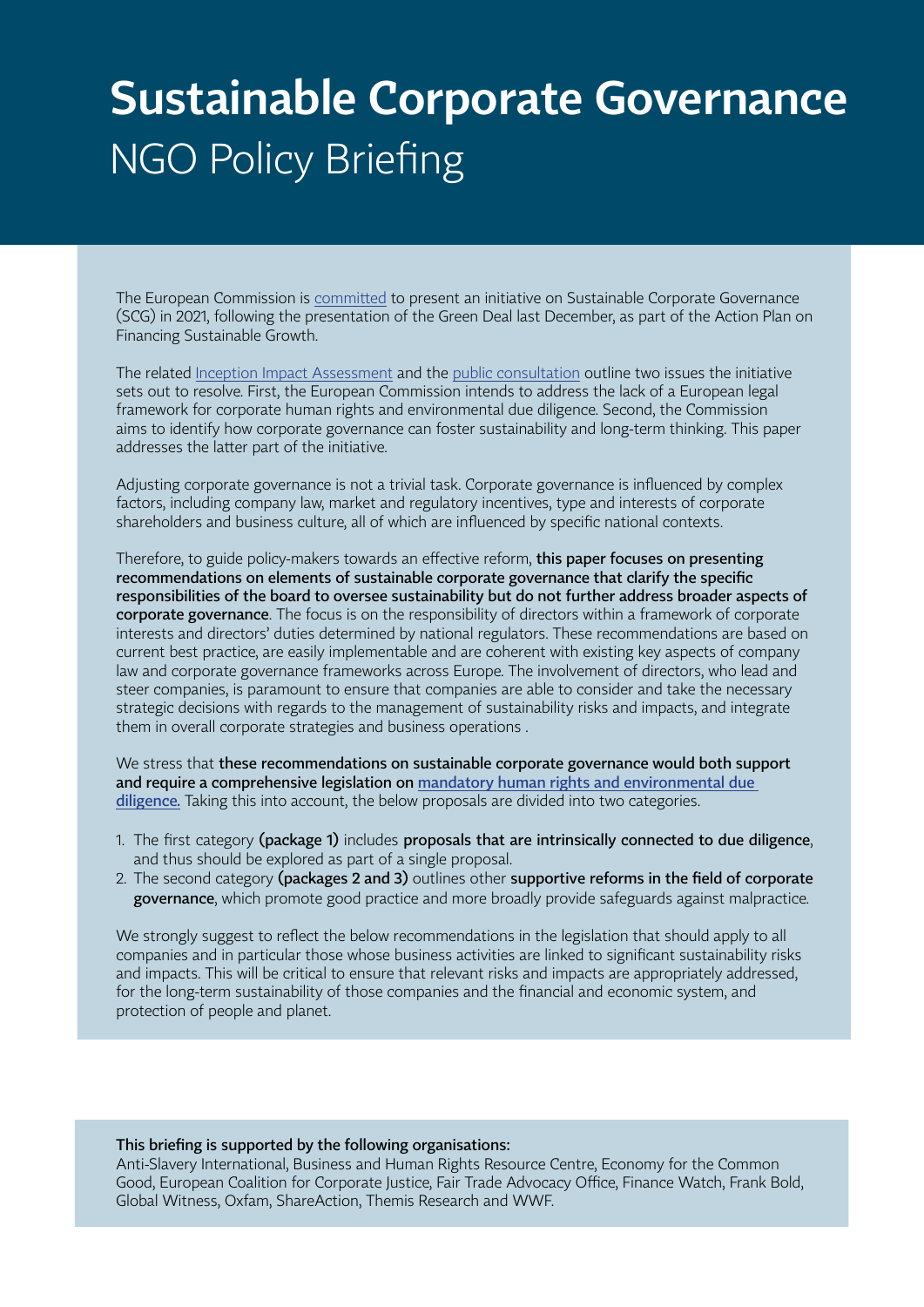## **PACKAGE 1** Board oversight over sustainability strategies, risks and impacts

The European Commission is set to put forward a **legislative proposal for a mandatory human rights** and environmental due diligence (mHREDD) establishing the corporate duty to identify, assess, prevent and mitigate adverse impacts on people and the planet caused by, contributed to by, and directly linked to the company. Furthermore, the Commission proposal for a Corporate Sustainability Reporting Directive (CSRD), reforming the Non-Financial Reporting Directive, properly embeds a double materiality approach in the European corporate reporting framework. CSRD requires companies to: 1) identify the principal risks to the company related to sustainability, 2) report on the company's sustainability strategy and targets adopted to address those risks, as well as 3) identify and report on the company's own principal adverse impacts on people and the planet.

To establish and effectively implement the aforementioned processes requires effective governance and oversight from the company's senior management and the board. This is particularly relevant where sustainability risks and impacts are connected to the company's core business model, which in turn may require the directors to oversee changes to the company's corporate strategy, including necessary business model changes, and financial planning.

Such an oversight of a company's due diligence, double-materiality determination processes, and strategies to address identified sustainability impacts and risks, fully fits within the framework of existing directors' duties and accountability mechanisms. However, [as found in corporate sustainability reports](https://www.allianceforcorporatetransparency.org/news/what-needs-to-be-reported-on-governance-of-esg.html), while some leading companies' boards provide effective oversight, the overwhelming majority currently fails to do so.

#### Legislative Recommendations

In order to address these limitations, a critical step is for the forthcoming legislation to simply clarify the following procedural obligations for directors, noting that this does not expand or change existing directors' duties but would provide important clarification and direction. To that end, directors should:

- ❯ Approve a forward-looking corporate strategy fully integrating sustainability considerations, including necessary changes to the company's business model, financial planning and targets, based on the following:
	- Companies should adopt targets relevant for the prevention and mitigation of salient sustainability risks and impacts, identified by the company during the due diligence process and according to the rules to be provided in the forthcoming Commission proposal. Targets need to enable an assessment of the **company's progress** with regards to addressing identified sustainability risks and impacts, and should be measurable, time-bound and where relevant, science-based.
	- $-$  WIth regards to **climate change**, companies that  $(a)$  operate in high-impact sectors and those that (b) identify the issue as material based on the double materiality assessment to be required by the Corporate Sustainability Reporting Directive, should adopt climate objectives and a transition plan compatible with the goals of the Paris Agreement to keep global warming below 1.5°C and consistent with the EU climate policy milestones.
	- Concrete **action plans and transition pathways** that turn the company's sustainability strategy into specific actions needed to meet its targets, in particular in the short term. Ensure that sufficient financial and human resources are available for the implementation and monitoring of the sustainability strategy, targets and plans.
- > Be required to oversee the quality of the double-materiality determination and due diligence processes, and regularly discuss the results of the sustainability risk and impacts' assessments delivered through these processes;
- > Monitor the progress and challenges linked to the implementation of the sustainability strategy and ensure that it is addressing all salient risks and impacts.
- Be equipped to **provide meaningful oversight.** This would require that they are informed by:
	- Appropriate expertise; and,
	- The perspective of stakeholders affected by severe impacts identified through human rights and environmental due diligence processes where the company must consult with affected stakeholders as part of its ongoing risk identification, analysis and prevention and mitigation obligations.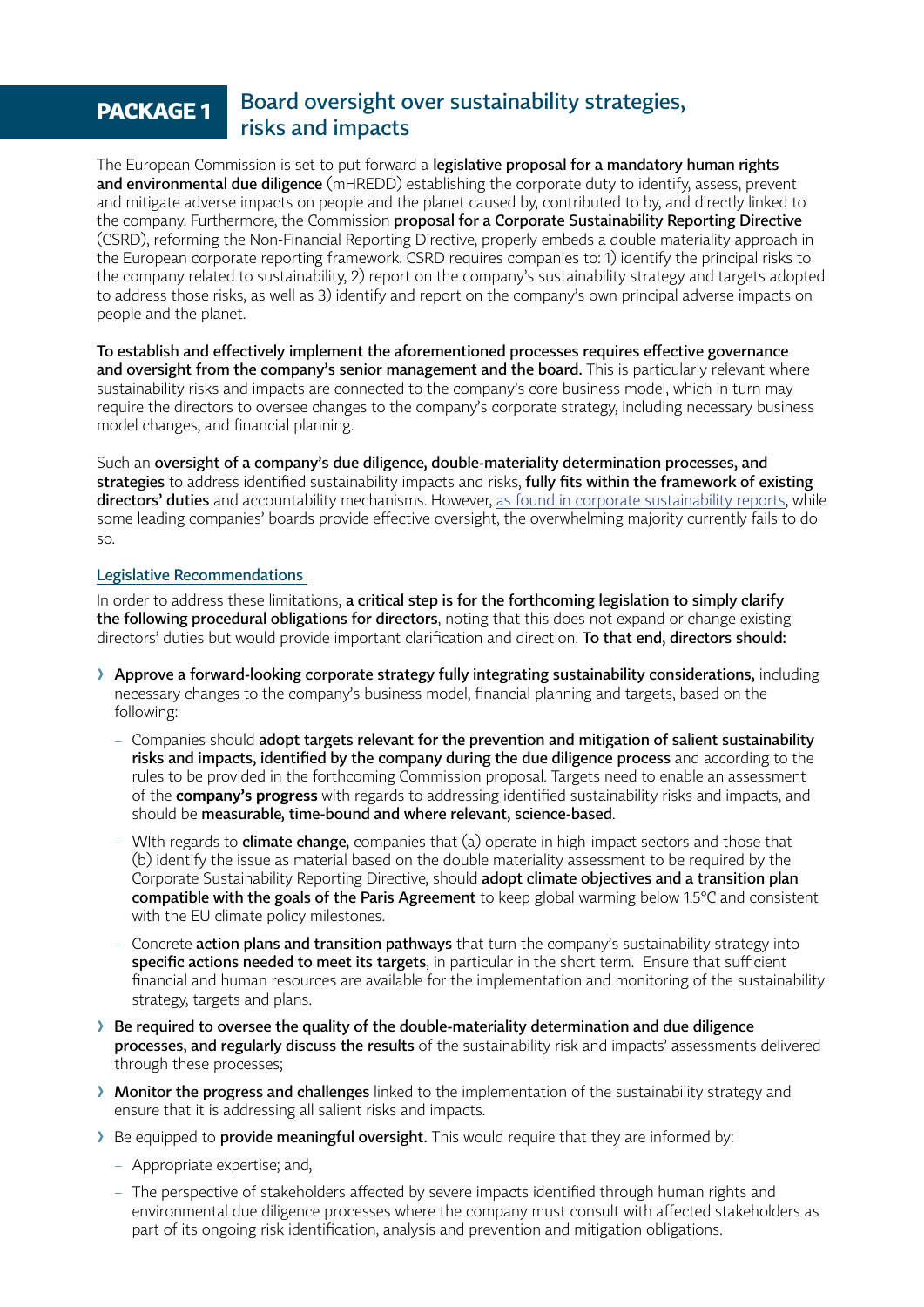## Alignment of incentives with **PACKAGE 2 PACKAGE 2 PACKAGE 2 PACKAGE 2 PACKAGE 2 PACKAGE 2 PACK**

To support the alignment of the company's short-term actions and objectives with its long-term sustainability strategy, the variable component of directors' remuneration, performance incentives for the executive management, and dividends and share buy backs should be linked to the achievement of the company's measurable sustainability targets.

Linking such incentives to the company's sustainability targets, set following a careful consideration of principal risks and impacts using the company's double-materiality assessment, minimises the chance that companies would incentivise short-term oriented activities focusing solely on attainment of momentary financial profits at the expense of the company's long-term and sustainable success.

#### Legislative Recommendations

Specifically, the forthcoming legislation should introduce the following requirements:

- Inte flexible components of Board and executive remuneration, if used by the company, should be significantly linked to the achievement of measurable sustainability targets (time-bound and sciencebased in the case of environmental targets) set in the company's strategy; and a dedicated separate portion should be based on emission reduction targets.
- Stock options granted to directors should not form a disproportionate part of their remuneration, as this would counter the effect of performance incentives aimed at sustainability targets;
- Shareholder payouts, that is, payout of dividends and share buy backs, should be subiect to meeting the company's sustainability targets. They should also ensure capital alignment with the implementation of these targets in the future (e.g. allowing investments necessary for the climate transition).
- > Overall, remuneration policies, whenever relevant, should endeavor to limit the wages gap between CEO to median worker.

## **PACKAGE 3**

### Board composition

In order to enable effective governance, the board as a collective organ needs to:

- a) be aware of the interests of the company's stakeholders (including but not limited to affected stakeholders identified during the company's due diligence process -see Package 1-), and
- $-$  b) have sufficient expertise on sustainability matters to be able to understand and assess sustainability risks and potential adverse impacts, adopt relevant strategies and targets and assess progress. The board should also be sufficiently representative of the company's workforce diversity.

#### Legislative Recommendations

The forthcoming legislation should set principles that can be implemented with respect to composition, expertise, representation and engagement that are based on and adapted to the company's specific circumstances:

- The composition of the board should reflect the company's unique situation, the diversity of its workforce, and the nature of the challenges it faces; in particular the composition should consider diversity of gender, ethnicity and expertise.
- If the board as a collective organ should have expertise on the company's sustainability risks and impacts; this can be achieved through a requirement for the board to self-assess the adequacy of its own expertise, for a specific number of board members to have relevant expertise, or for a board to undergo training to ensure this expertise is obtained.
- As part of the board obligations, workers should be consulted on key strategic matters, including the development and monitoring of the implementation of the company's sustainability strategy and targets. The interests of employees could be represented directly or, for example, by requesting workers' councils to nominate a supervisory member.